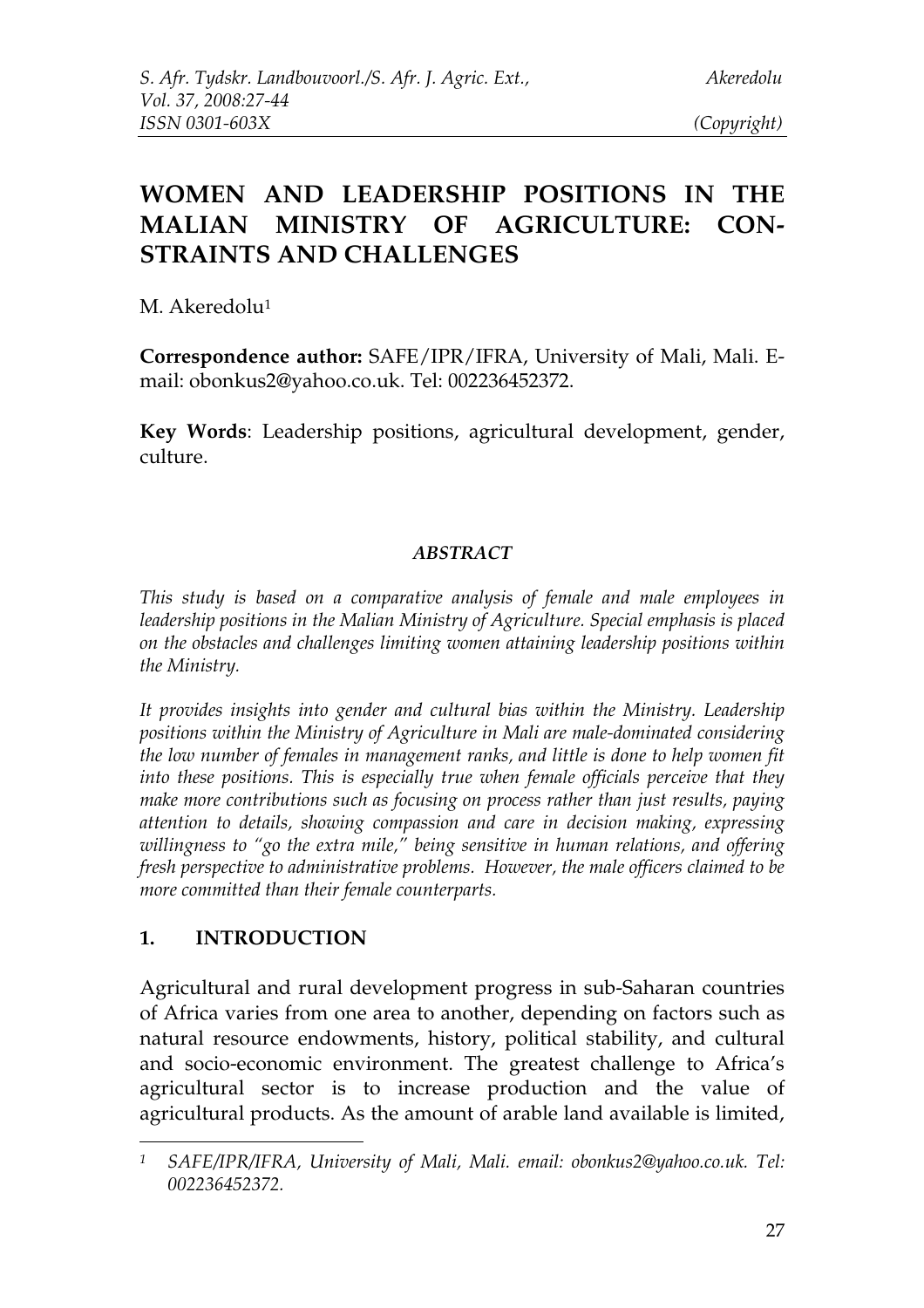such an increase will have to be based both on intensification of farming as well as on adding value to products. Women are at the forefront of meeting this challenge, as agricultural production is primarily their domain, accounting for 70% of agricultural labour, responsible for 60% of agricultural production and 80% of food production in Africa (Kabeer, 1994). It is important to note the participation of women and the role they play at national level as leaders and decision makers in the agricultural sector.

The role of women in agricultural and rural development is surrounded by myth and misunderstanding. Although significant changes have occurred in the agricultural sector over the past 20 years, especially in the role played by women and in the understanding of this role the continued absence of appropriate policy and programme strategies on women means that their contribution to agriculture remains relatively invisible. This persistent failure to recognise and account for the value of women's knowledge and labour in the agricultural sphere, and to integrate the reality of women's situation into development policies and programmes, is vital in the global economic development environment.

Invisibility is one of the numerous obstacles preventing women from realising their full potential. Many of these obstacles arise from the cultural and social constraints that perpetuate women's marginalized situation and are kept in place, rather than remedying the situation through 'adjustments', or fundamental shift, to remove the veils of blindness. According to labour market theories, the value of certain skills strongly depends on the demand for those skills. Underlying these labour market theories is an implied gender neutrality, which for Africa is misleading. There is clear evidence that the perception of the economic role of women, rather than their actual role, influences the supply and demand variables in a skilled labour force. The gender composition of the labour force also influences supply and demand variables for goods and services, depending again on the perception of who is demanding what type of goods and services, and what types of goods and services are available.

The Malian agricultural sector is female dominated at the production level just as in most African countries. The majority of food crop and vegetable crop producers are women as they are charged with the tasks of fending for their families. Women work to produce food, as well as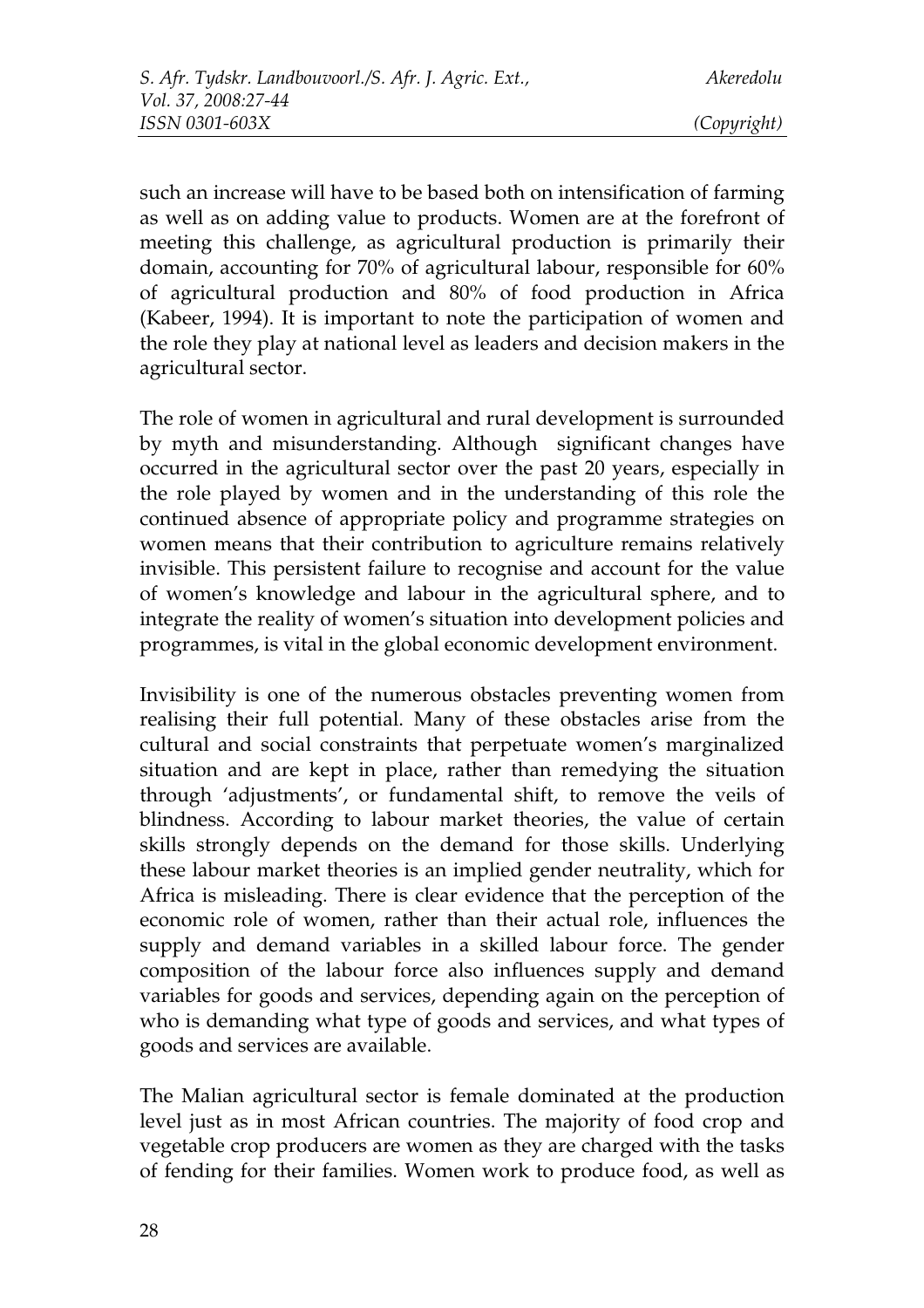involve themselves in the marketing of vegetables, trading and farming. Farming here not only means horticulture such as, growing vegetables, but also includes raising of small animals such as sheep, goats and chickens. Female dominance is however limited to the production level end, as the number of women in leadership positions and decision making at level of the Ministry of Agriculture is limited.

This study aims at analysing the influence of gender and culture on leadership positions for women in the Malian Ministry of Agriculture. Specifically, the study shows:

- The demographic characteristics of women and men officials of the Ministry;
- The frequency of men and women in leadership positions at the Ministry; and
- The commitment of men and women at work.

This study also:

- Evaluates the contributions of female leaders in the Ministry
- Identifies and discusses some of the obstacles and challenges faced by women; towards leadership positions in the Ministry; and
- Suggest ways to overcome the challenges.

### **2. LITERATURE REVIEW**

### **2.1 Leadership and professional women**

Professional women still face discrimination, and the "glass ceiling" phenomenon is still very much in existence in most parts of the world (World of Work: The Magazine of the I.L.O., 1998). Stereotypical attitudes towards women's ability to lead and succeed in business organizations exist as observed by several cross-cultural studies (Stead, 1985; Hunsaker & Hunsaker, 1986 and Gupta, Koshal, & Koshal, 1998). Likewise, a majority of male managers in China believe, "the managerial success of women is constrained by their lack of dedication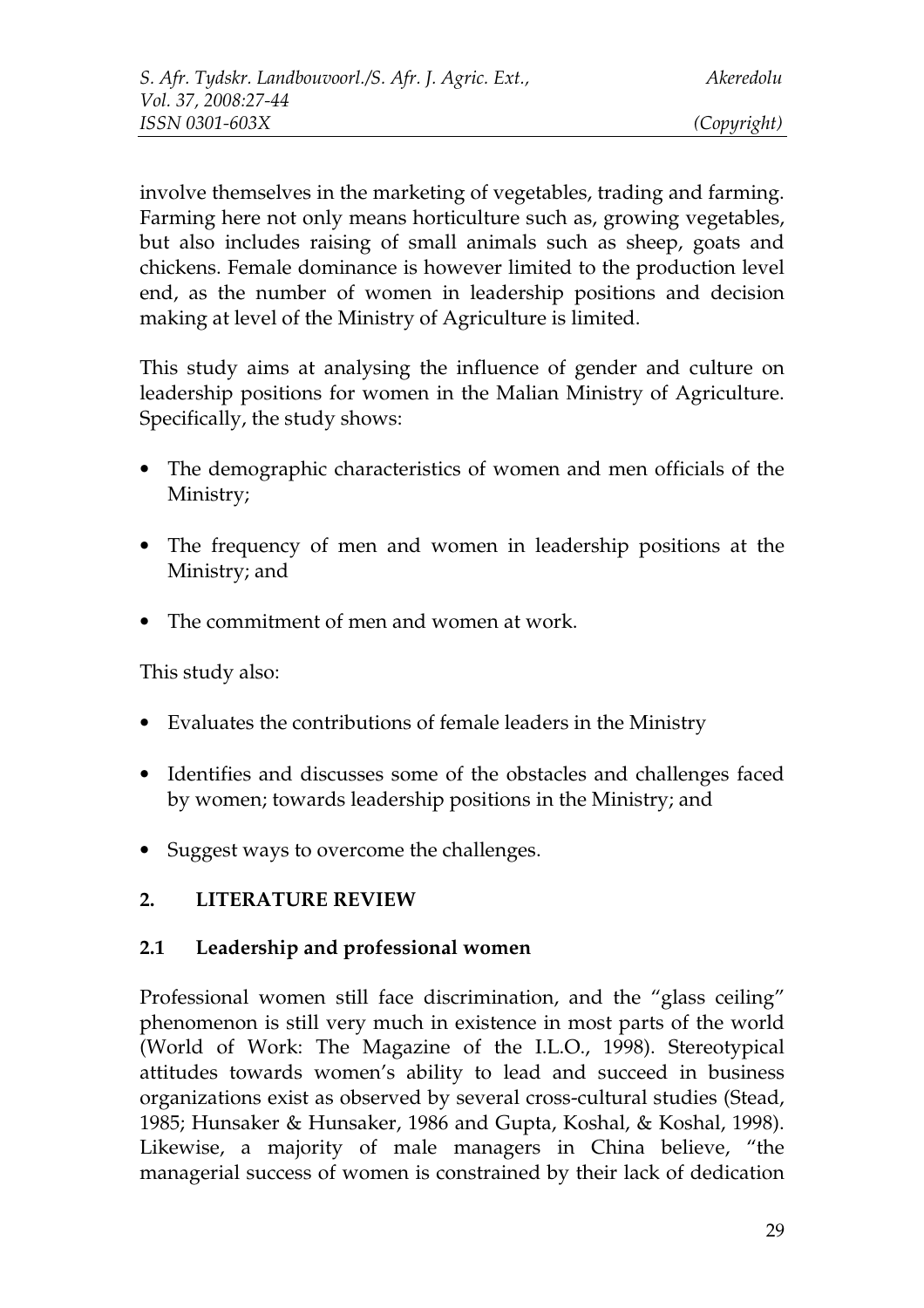to pursuing a career with minimal commitment to the employing organization, insufficient experience, little interest in managerial roles and the lack of proper education" (Leon & Ho, 1994). Studies also show that male managers perceive women as lacking leadership qualities or possessing inferior leadership traits. As a result many men feel uncomfortable working under female leaders (Sostella & Young, 1991; Leon & Ho, 1994; Lau & Kaun, 1998).

## **2.2 Gender and inequality**

In the original auspices of Organisation Man, gender was not an important issue. However, in the contemporary view of corporate culture, it has become crucial to understanding gender and culture and the influence of devotion and commitment in the workplace. Gender inequality is not new, as both paid and unpaid forms of work consistently exhibit patterns of inequality. Analyses illustrate the way jobs are immutably assigned to one sex or the other (Rhyne & Sharon, 1993). However, the corporate culture debate asserted that only men were considered to be affected by changes in employment practices. Here only men were considered breadwinners, with women's role limited to supplement income (Leon1994)

When analysing women's interests and gender segregation, most scholars adopt Molyneux's (1985) approach which distinguishes practical from strategic gender interests: Strategic gender interests are at the base of women's subjection: the sexual division of labour, sexual violence, control of reproduction, and the domestic, to name only a few, constitute the boundary of womens' affairs. Practical gender interests, although defined by the concrete experiences women share, are strongly affected by class. Dealing with those interests will however not directly modify the basic causes of women's subordination (Barrig 1994). This approach has been used and interpreted in different ways, thus some scholars have criticized it and others have adopted it as an analytical tool. Those who criticize the practical/strategic gender interests approach argue that it becomes problematic to use in the case of women from the popular classes, as it is insufficient to explain their complex reality.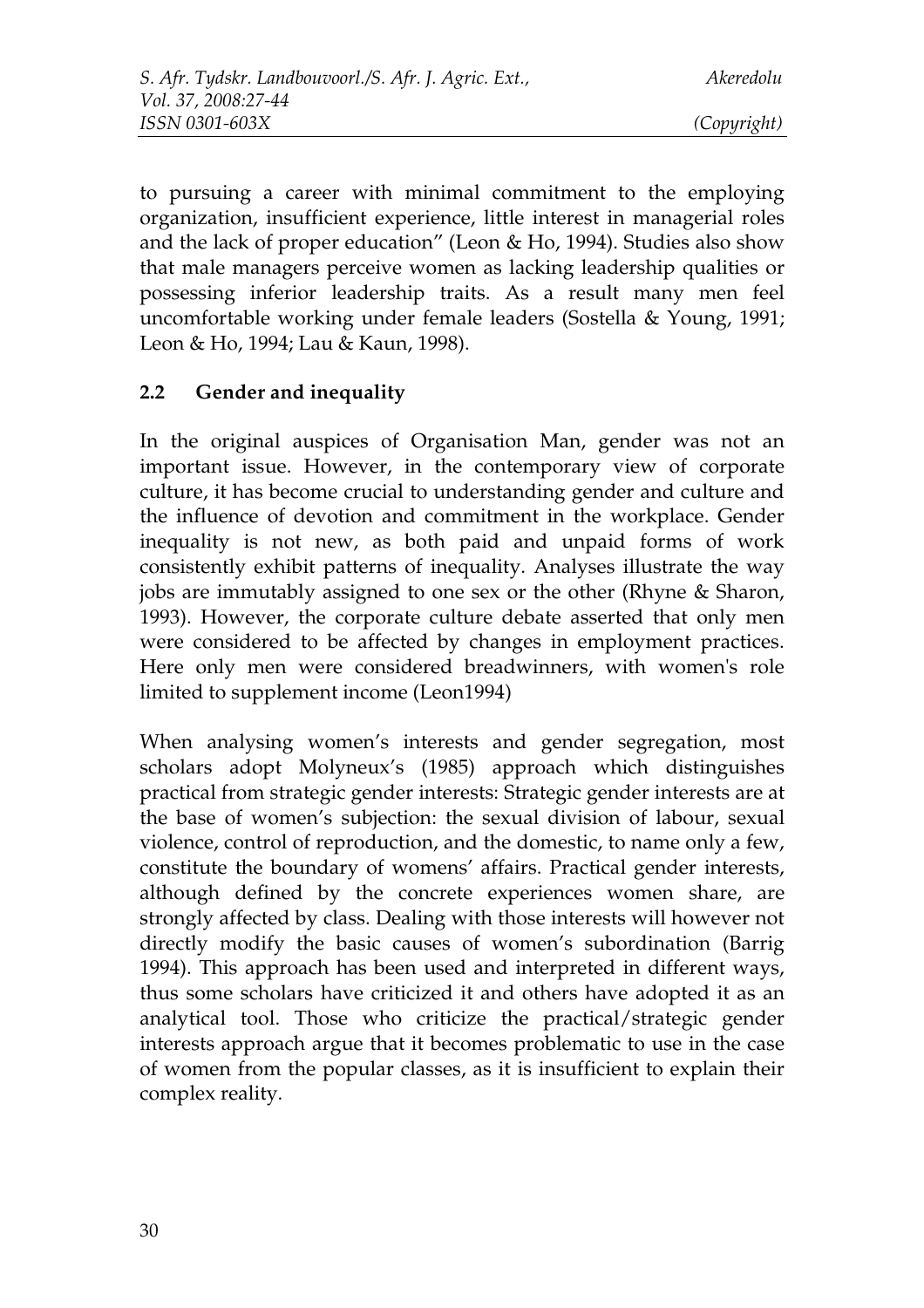### **3. METHODOLOGY**

The study was carried out in two stages. Stage one of the data collection was completed in January, 2006 and is based around a survey of the National Directorate of Agriculture and all the regional directorates where 690 upper middle and lower levels of management officers of the Ministry of Agriculture in Mali were included. This was a purposive sampling to ensure that all men and women were equally represented. Care was taken to sample all the projects directors and chiefs in all the regions of Mali so as to attain a comprehensive view the involvement of men and women in leadership positions.

Survey questions were arranged around several general themes within the respondent organisation, including demographic characteristics, promotional opportunities, commitment and contributions, organisational structures, and challenges and constraints. These questions were not weighted in order of importance, individuals were however instructed to choose in cases of multiple responses, those that best represented their situation. The Likert scale was used in the construction of some of the questions where respondents were given four options ranging from: Strongly agree (4), Agree (3), Disagree (2) and Strongly disagree (1).

The second stage of the research involved the qualitative interviewing of 40 men and women at the managerial levels and 30 at the lower levels from the initial survey. These individuals were 35 men and 35 women, who responded positively to the questionnaire request to take part in further qualitative interviews. The individuals were selected because they represented a similar sample (sector and levels of management) to the survey. The interviews were in-depth and semistructured and were conducted outside the workplace to ensure confidentiality. On average these lasted an hour and were all taperecorded. Questions focused around their experiences at work and its effects on their social and economic situation.

The data was analysed using simple frequency counts, percentages, means and histograms.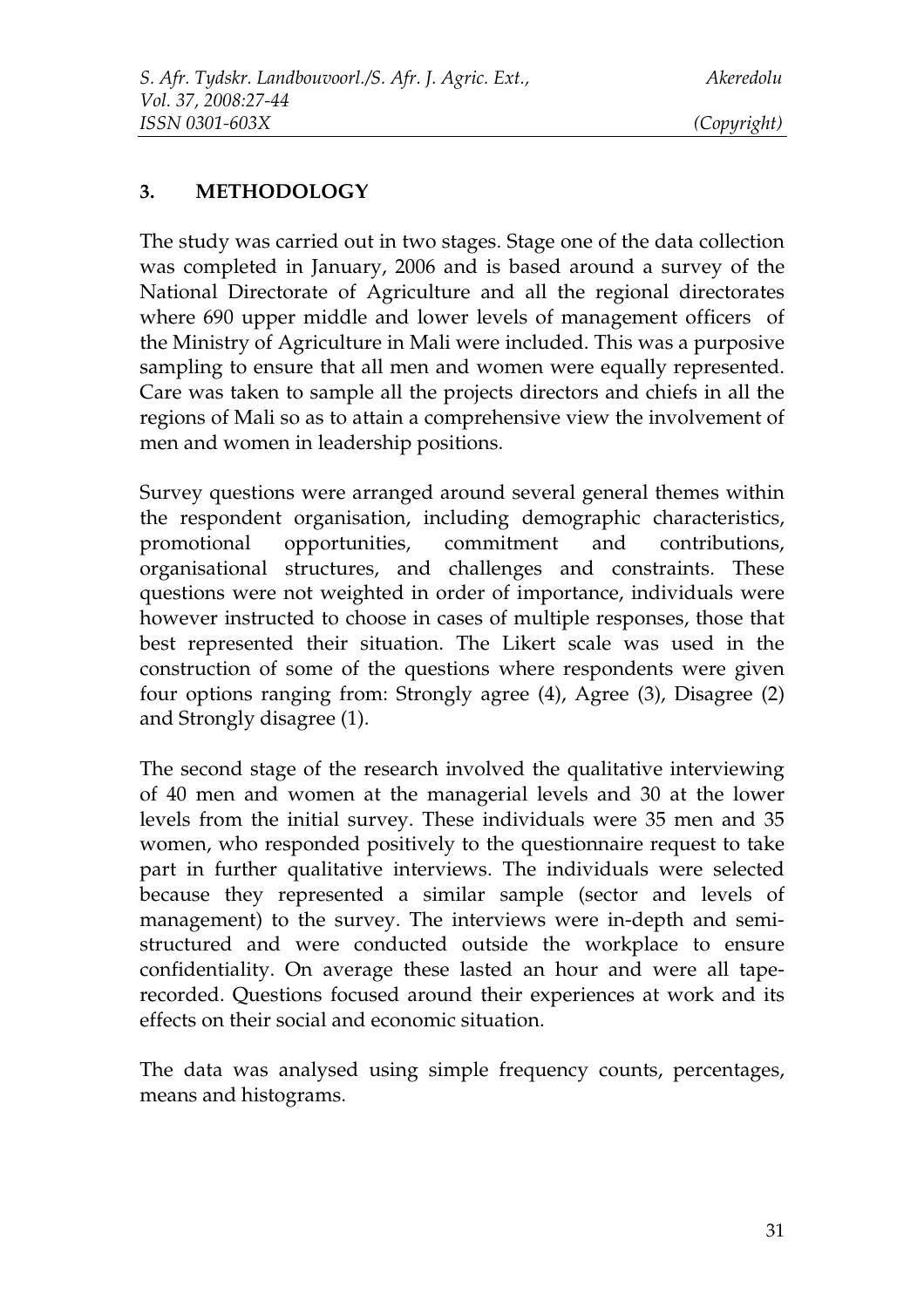### **4. RESULTS**

| <b>DRA</b>      | Degree in<br>Agriculture |               |     | Diploma in<br>Agriculture |               |     | Certificate in<br>Agriculture |                |     |
|-----------------|--------------------------|---------------|-----|---------------------------|---------------|-----|-------------------------------|----------------|-----|
|                 | Men                      | Women   Total |     | Men                       | Women   Total |     | Men                           | Women Total    |     |
| $DNA-HO$        | 38                       | 4             | 42  | 5                         | 1             | 6   |                               |                |     |
| Kayes           | 20                       |               | 20  | 40                        | 03            | 43  | 48                            | 03             | 51  |
| Koulikoro       | 19                       | 01            | 20  | 40                        | 03            | 43  | 31                            | 06             | 37  |
| <b>District</b> | 04                       |               | 04  | 02                        | 02            | 04  | 01                            |                | 01  |
| <b>Sikasso</b>  | 24                       | 00            | 24  | 31                        | 01            | 32  | 37                            | 03             | 40  |
| Segou           | 13                       | 00            | 13  | 67                        | $00\,$        | 67  | 19                            | 01             | 20  |
| Mopti           | 16                       | 00            | 16  | 33                        | 00            | 33  | 56                            | 02             | 58  |
| Tombouctou      | 08                       |               | 08  | 32                        | 00            | 32  | 22                            | 02             | 24  |
| Gao             | 06                       | $00\,$        | 06  | 20                        | 02            | 22  | 18                            | $00\,$         | 18  |
| Kidal           | 01                       |               | 01  | 52                        | $\Omega$      | 52  | 1                             | $\overline{0}$ | 1   |
| Total           | 149                      | 5             | 154 | 322                       | 12            | 334 | 233                           | 17             | 250 |

**Table 1: Classification of personnel by region and their level of education**

As compared to men within the Ministry of Agriculture in Mali, relatively fewer women (5) have a degree in agriculture. Also, much fewer women possess a diploma in agriculture (12) and certificate in Agriculture (17). These poor figures were due mainly to the sociocultural setting in which women operate in Mali and the perceptions of women concerning agriculture.

In Mali, the culture and beliefs deprive the female child's right to education with preference given to the male child. Female children are denied education and are rather sent into early marriages. Traditional norms and values largely regulate a female child's life in Mali. One traditional norm is the strict division of labor based on gender. While a man typically generates income for the family outside the household, a woman is expected to take care of meal preparation, house cleaning, childcare and most other domestic chores in the extended family setting. Since these tasks do not directly generate income, a woman must depend on a man, whether it be her father, husband, or son, throughout her entire life for economic support (Cain 1982). Another traditional norm influencing a woman's life in Mali is the institution of purdah, an Islamic custom that limits the visibility and mobility of a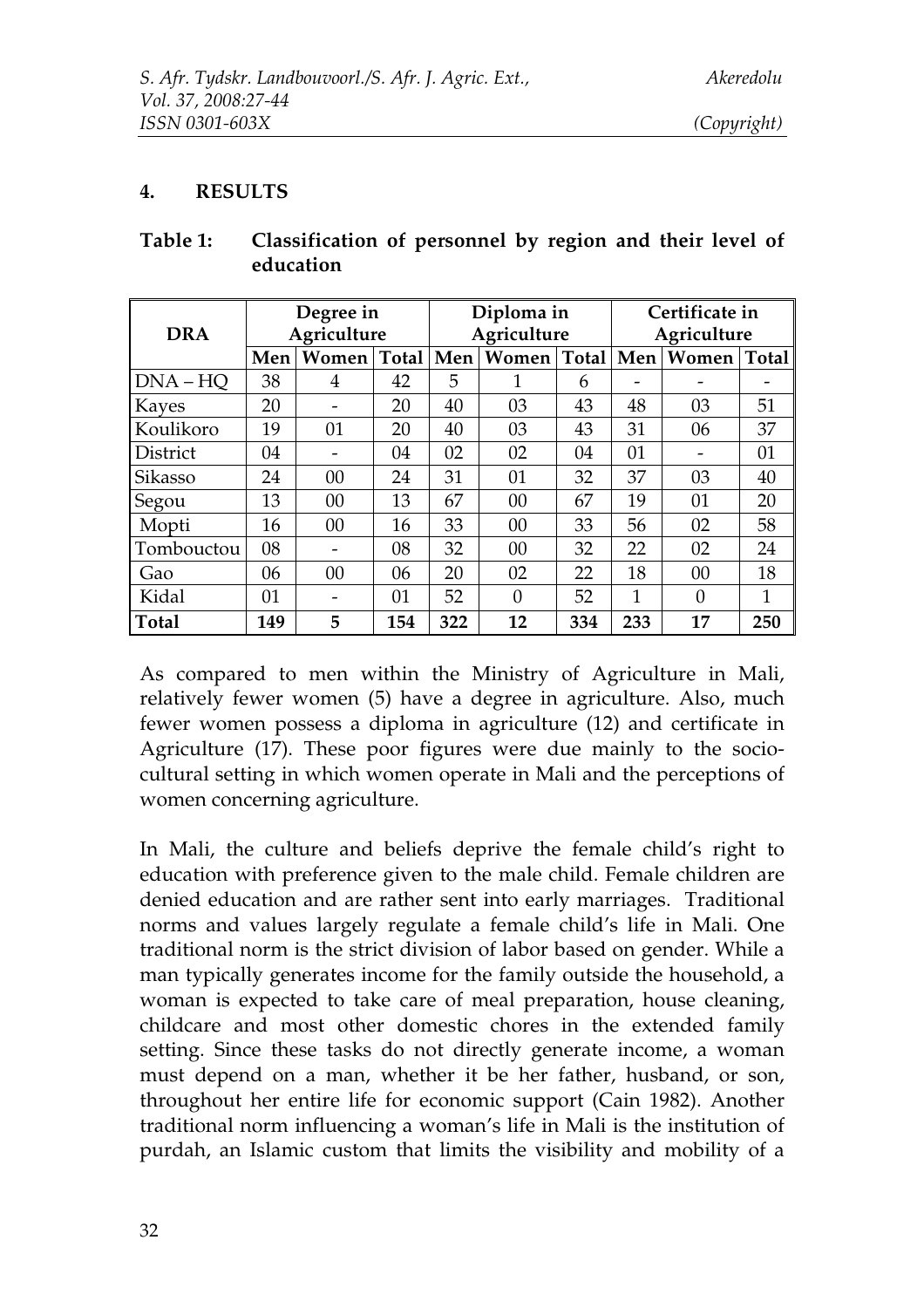woman outside the home. Purdah also ensures a strict observance of modesty and submissive behaviour (Kabeer 1988).

A woman's status as a wife or mother represents her only real option for social promotion and especially so since she is excluded from the public sphere (Mali, 1994). It is important that the family functions well because it is the principal unit within which an individual identifies and receives support (Davis and Blake 1956: Mannan 1989). After marriage, a woman usually goes to live in her husband's household. Here, she is evaluated on how properly she devotes herself to its function and the well being of its members. She is also expected to bear children, particularly sons because they are essential for maintaining the integrity of a household. Bairagi and Chowdhury 1994; Nosaka 2000 note that the fertility behaviour of young women is largely influenced by a strong cultural preference for sons. Compared to daughters, sons represent dependable economic assets and sources of future security because they will generate income for the household and remain with their parents to support them. Through sons, therefore, a woman not only gains social recognition, but also establishes a secure position in the household (Foner, 1984).

In this type of cultural environment, very few female children in Mali have the opportunity to attend school for longer times. There is also a general dislike for the agricultural profession by females in Mali. This is however an offshoot of the cultural roles assigned to the males and female children in the society. It is generally believed that the male child inherits land and should go into farming. The female child is confined to household work and child rearing. It is usually with this indoctrination coupled to the fact that they consider agriculture as a rather dirty job that most female students (even in higher institutions) consider agriculture as a domain for men.

The majority of men (73%) are within the 31 to 50 years age range with a mean age of about 49 years while most women (50%) are in the 31 to 40 years age range with a mean age of 36 years. Most men in the Ministry are older than the women because, it was only in the early 90s that women started opting for agriculture as a course and getting attracted into the Ministry. As such and until now, the Ministry is still male dominated (Figure 1).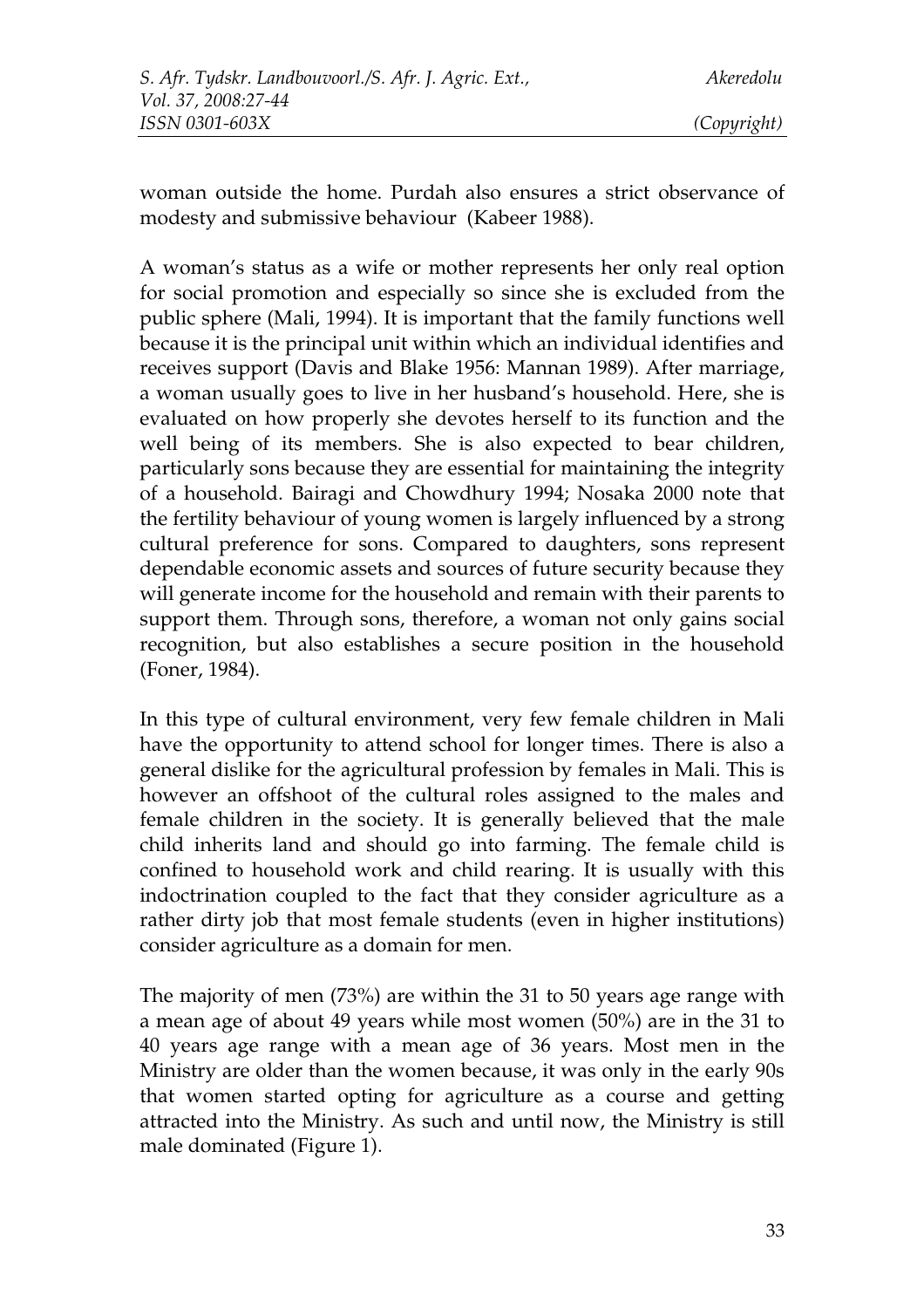

#### Age distribution of Personnel within the Malian Ministry Figure 1: of Agriculture

### Work Environment for Female Employees within the Ministry 4.1 of Agriculture in Mali

Respondents were asked six questions: (i) Whether advancement in the Ministry is affected by socio-cultural roles assigned to each sex by the society; (ii)Whether such advancement is based on merit or gender; (iii) The extent to which their organizations encourage female workers to advance up the corporate ladder; (iv) Whether men are assumed to be competent unless proven otherwise; (v) Whether females are perceived to be as committed to their jobs as males; and (vi) Whether female workers are accepted by the male producers (farmers) in the field.

In Figure 2, both the male and the female workers agreed that the sociocultural context plays an important role in advancement issues. Also, a smaller proportion of male workers  $(42\%)$  than female workers  $(45.0\%)$ agreed that no-one feels disadvantaged. A smaller proportion of male workers (62% against 79% for females) agreed that the gender of the worker is a major factor in organizational advancement decisions and not the competence of the worker.

Similarly, when asked if the organization encourages females to assume leadership roles, 30% of female versus 37% of male workers agreed. It appears that an almost equal proportion of the female and male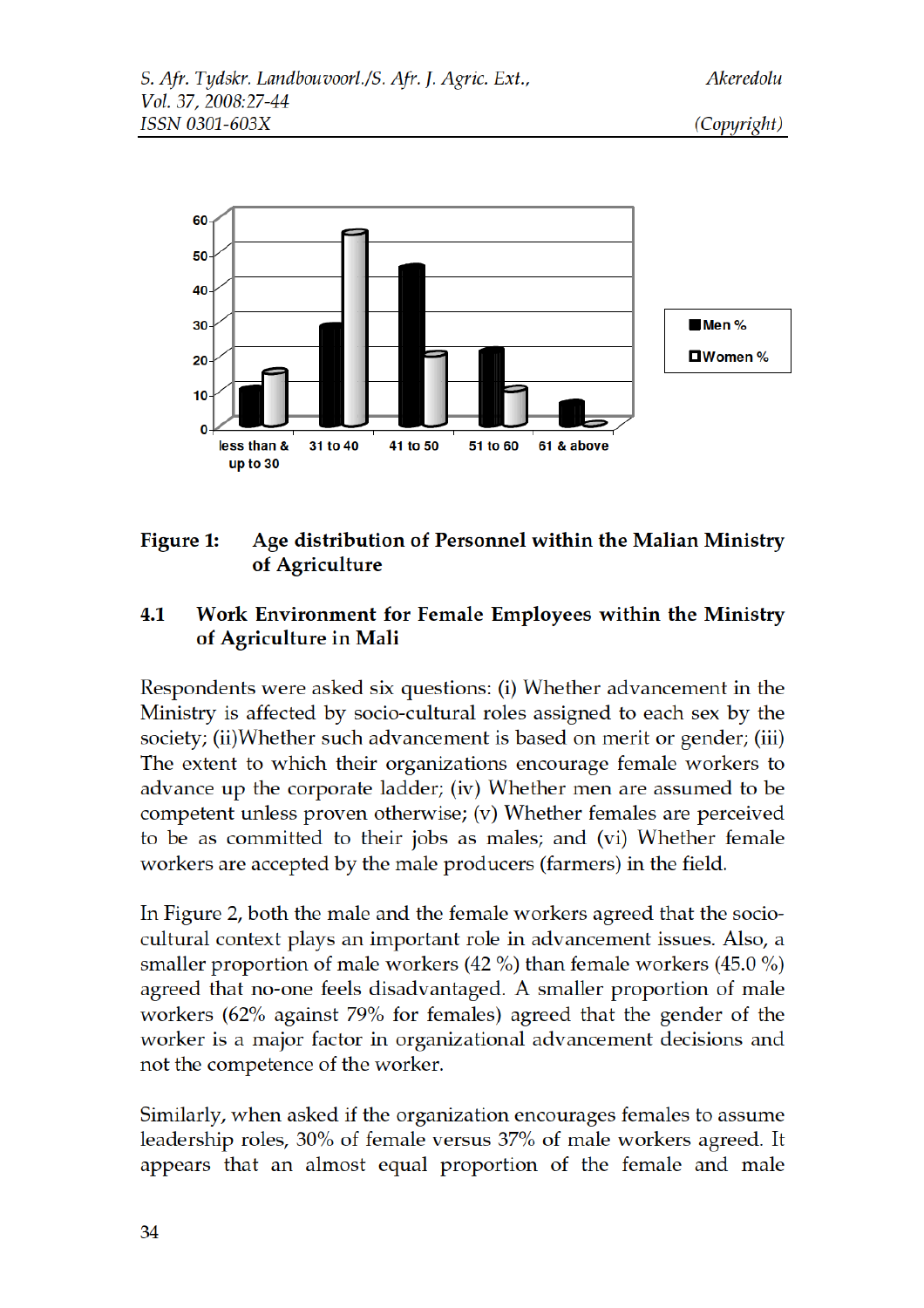(Copyright)





#### Figure 2: Respondents views on issues in the advancement of female workers within the Malian Ministry of **Agriculture**

respondents (78% and 79%) in our survey perceive that men are assumed to be competent until they prove their incompetence in their organizations. However, a smaller proportion of female respondents (58  $\%$ ) as compared to male respondents (72%) agreed that women are as committed to their jobs as men in their organizations. By examining the data in Figure 2, one can conclude that the percentage of male workers who agreed to the six questions was larger than the percentages of female workers who agreed.

The findings suggest that women feel disadvantaged in the Ministry and believe that organizations do not encourage them sufficiently to assume leadership roles and that a person's gender as well the sociocultural roles assigned to each sex rather than competence is considered important in decisions related to who climbs the corporate ladder. Men are generally assumed to be competent both by men and women. Interestingly, women do not consider themselves as committed to their jobs as men think of women.

By far the most important management level for men was the middle management  $(372 \text{ or } 66,9\%)$ , with junior management the most important for women (18 or 52,9%). This trend could be explained by the fact that the educational level of women is relatively lower than that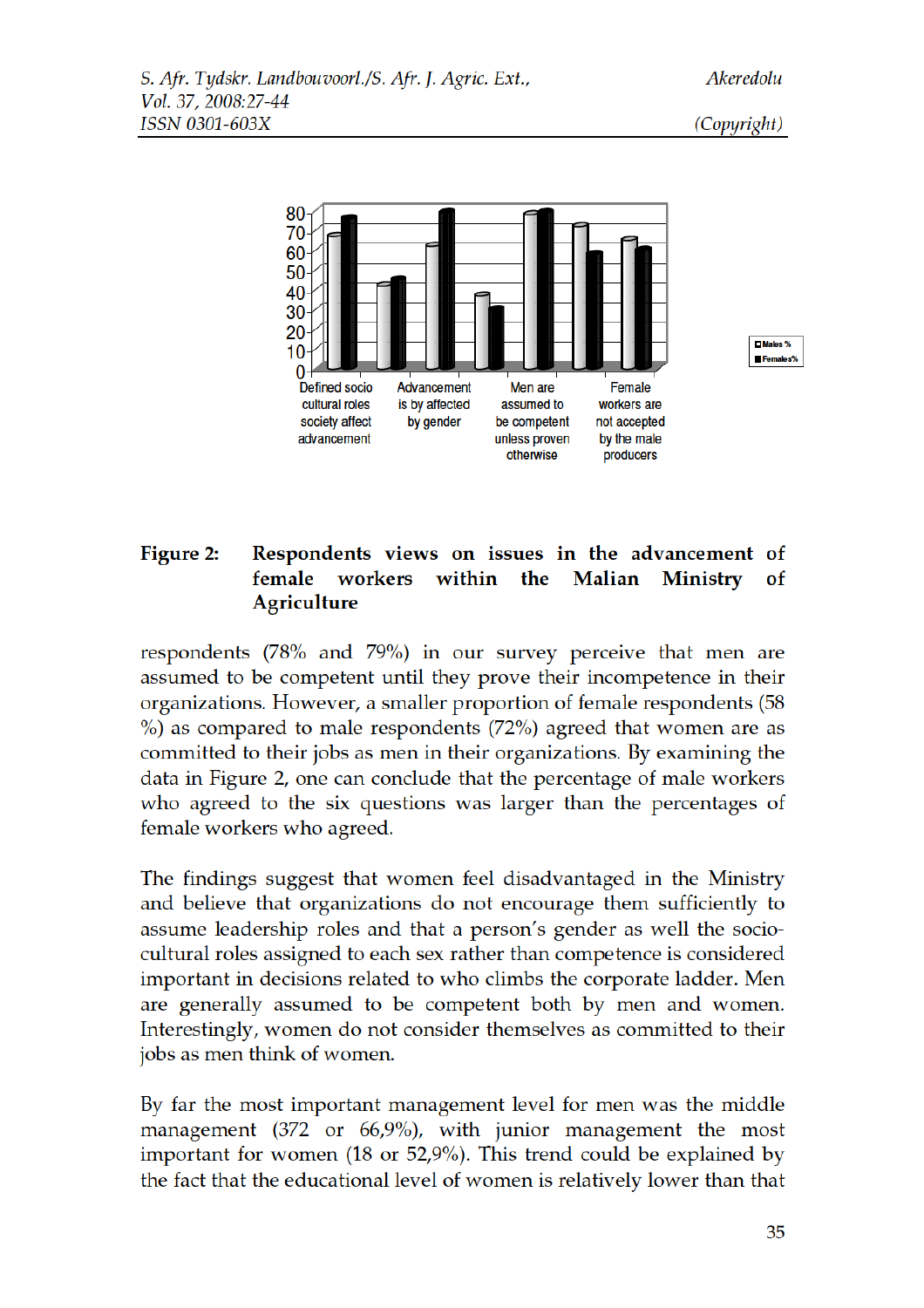(Copyright)



**Source:** Survey data, 2006. N: 556(men) & 34 (women)

### Figure 3: Classification of personnel by key positions within the **Ministry of Agriculture**

of men within the Ministry, which inevitably has influenced their starting level. To be appointed as a Director in the Ministry, apart from other requirements, the candidate must have at least a first degree in Agriculture which only five (5) women currently have within the Ministry. According to the respondents, these five women are further constrained by their marriages to stay close to their husband and children. As such, they could not be posted to anywhere removed from their family. In the field, there is also the problem with women leaders not usually accepted by the rural producers.

Table 2 shows that men within the Ministry have on average more years (24 years) of experience on the job than women (13 years). The unattractiveness of the Agricultural profession to women and the sociocultural bias towards the education of the female child until the early 1980s have contributed to this trend.

#### Table 2: Commitment of personnel to work within the Ministry of Agriculture

| <b>Items of commitment</b>                | Men                |                              | Women Difference |
|-------------------------------------------|--------------------|------------------------------|------------------|
| Average experience on the job             | 24 years           | 11 vears                     | 13 years         |
| Average hours worked per day              | 8hours             | $7.5$ hours $\vert$ 0.5 hour |                  |
| <b>Average Starting hour</b>              | 8.25 am            | 9 am                         | 45 minutes       |
| Average closing hour                      | 5.30 <sub>pm</sub> | 5pm                          | 30 minutes       |
| Average number of field missions per year |                    |                              |                  |

Source: Survey data: 2006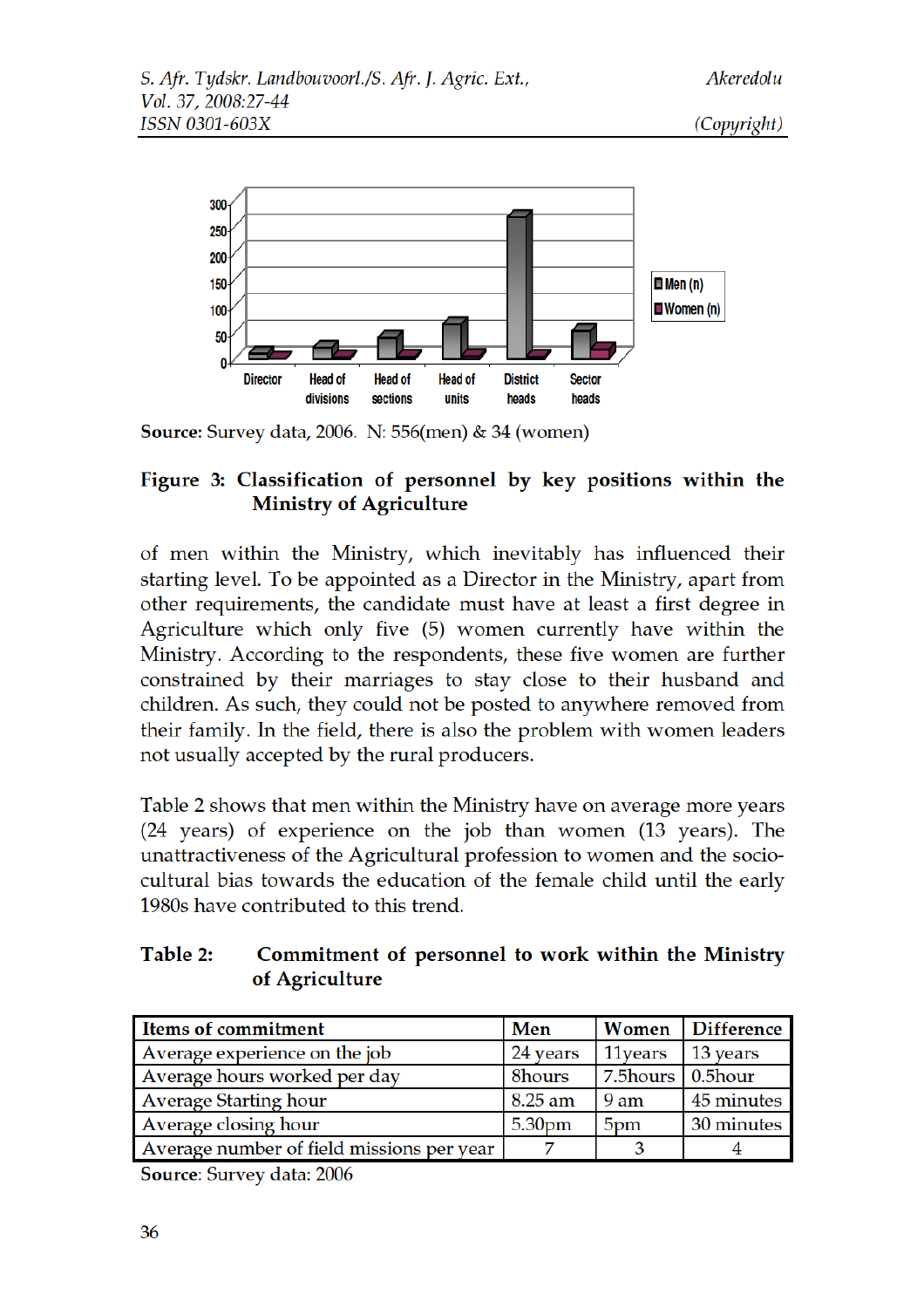There is not much difference between the number of work hours per day for men and women workers within the Ministry, however, there is a difference of 45 minutes in their starting time in the morning. This, the women explained was due to some family engagements as they have to take the children to school as well as prepare meals for the family before leaving home in the morning. For these reasons also, they would have to close early so as to rush to the market and prepare supper for the family.

Women within the Ministry could not engage in field missions as much as men because of their family ties, the harsh climatic situation in Mali and the poor accessibility to some areas which made some of these missions very difficult and unattractive for women.

The results presented above indicate that male workers, in general, do not perceive the special contributions women workers make at the workplace as women do. In a separate analysis not reported here, we found that the male workers do not perceive these contributions as being important. As a result, male workers are not appreciative or enthusiastic of the special traits women bring to the workplace, as reflected in Table 3.

|                                          | % who agree to each<br>contribution of women within |       |  |  |
|------------------------------------------|-----------------------------------------------------|-------|--|--|
| <b>Categories of female workers</b>      |                                                     |       |  |  |
| contributions                            | the Ministry                                        |       |  |  |
|                                          | Men                                                 | Women |  |  |
| Women bring passion and care in decision | 48                                                  | 77    |  |  |
| making                                   |                                                     |       |  |  |
| Women offer different perspectives to    | 50                                                  | 82    |  |  |
| organisational problems                  |                                                     |       |  |  |
| Women are ready to put in more effort to | 30                                                  | 76    |  |  |
| achieve organisation goals               |                                                     |       |  |  |
| Women pay greater attention to details   | 32                                                  | 35    |  |  |
| Women focus on the decision making       | 47                                                  | 50    |  |  |
| process & not just the outcome           |                                                     |       |  |  |
| Women bring greater sensitivity to       | 30                                                  | 57    |  |  |
| humans relations in decision making      |                                                     |       |  |  |

### **Table 3: Respondents view on the contributions of female workers within the Malian Ministry of Agriculture**

**Source:** Survey data, 2006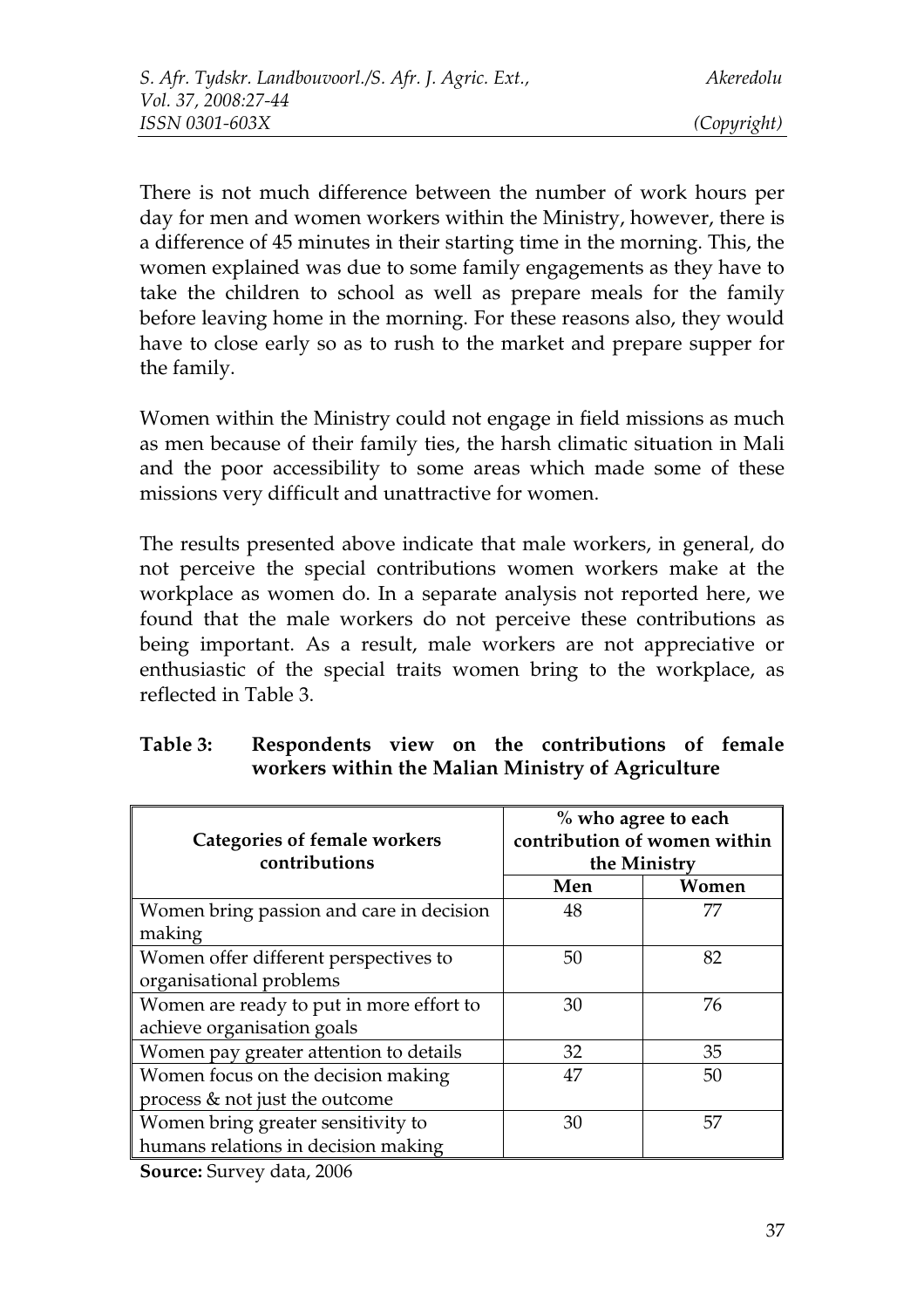Differences in opinion between males and females were observed in four areas namely: (i) Compassion/care in decision making, 77% of females agreed that they bring compassion and care in decision making while only 48% males saw this behaviour in female leaders (ii) Different perspective to organisational problems, 82% of females versus 50% of males agreed that female workers bring different perspectives to organisational problems; (iii) 76% of females versus 30% of males agreed that women are willing to "go an extra mile" and that they put forth additional efforts for the success of the organization; and (iv) 57% of females versus 30% of males agreed that women are more sensitive to human relations issues in the workplace. Almost an equal proportion of females and males agreed that females pay greater attention to details and focus on process rather than just results.

| <b>Constraints</b>                            | Men (Mean) | Women  |
|-----------------------------------------------|------------|--------|
|                                               |            | (Mean) |
| Socio cultural factors                        | 3.25       | 3.45   |
| Low qualification                             | 3.55       | 3.40   |
| Poor decision making capability               | 2.33       | 3.67   |
| Poor contributions to workplace               | 2.55       | 2.26   |
| Lack initiative to improve workplace          | 2.68       | 3.68   |
| Have poor social relationship with colleagues | 2.77       | 2.87   |
| Not ready to go extra miles to achieve goals  | 2.10       | 2.72   |
| Lacks leadership skills                       | 3.78       | 2.40   |
| Cannot motivate workers                       | 3.45       | 2.76   |
| Do not put in extra hours of work             | 2.26       | 3.44   |

**Table 4: Constraints preventing Women getting into Leadership Positions within the Malian Ministry of Agriculture**

**Source**: Survey data, 2006

Both the male respondents and the female respondents agreed that socio-cultural elements such as beliefs within the Bambara culture that the place of the woman is the home and that women cannot lead where there are men, accentuated by Islamic injunctions about women, are issues that adversely affect the advancement of women in the Malian setting.

They also both agreed that the low qualification of most women within the Ministry hinders their advancement. While the men disagree that women have poor decision making capability, the women themselves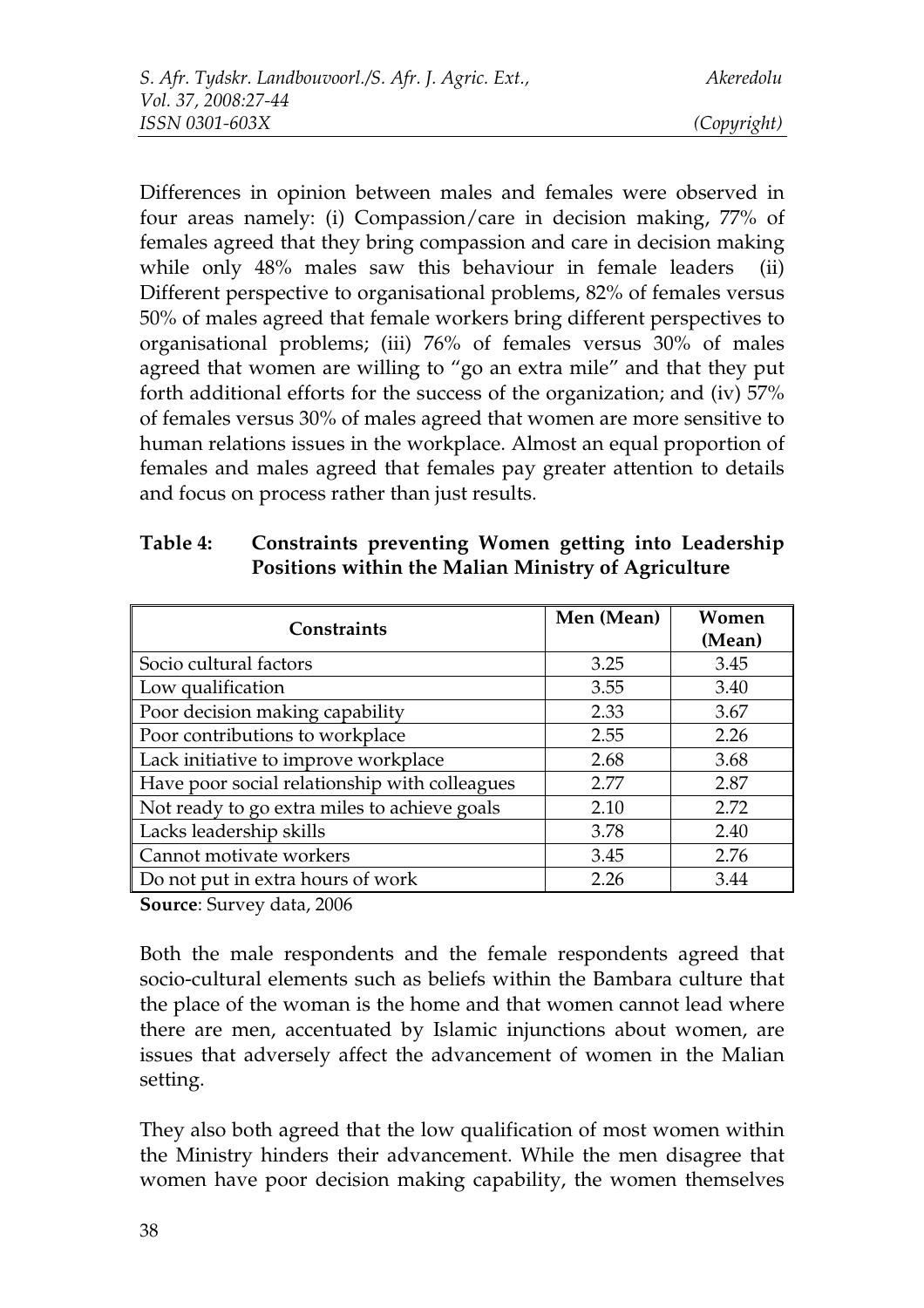said that they have poor decision making capability as well as lack initiatives to improve the workplace. However, men claimed that women lack leadership skills and cannot motivate workers, while women disagreed with these claims.

Lastly, women claimed that they do not put in extra hours to work because of other demands on their time such as family care and their social engagements coupled with the fact that the Ministry would not pay them for the extra hours.

| Table 5: | Suggestions by respondents on how to overcome |  |  |  |
|----------|-----------------------------------------------|--|--|--|
|          | constraints                                   |  |  |  |

| <b>Item</b>                                              | Men% | Women% | Difference |
|----------------------------------------------------------|------|--------|------------|
| Gender bias in the Ministry should                       | 26   | 74     | 48         |
| not be overlooked                                        |      |        |            |
| Accept slower rate of advancement                        | 54   | 11     | 43         |
| Females should work harder than<br>men                   | 67   | 34     | 33         |
| Females should move to another<br>organisation           | 23   | 45     | 22         |
| Women should wait and hope that<br>their days would come | 63   | 45     | 18         |
| Females should just be silent and get<br>along           | 72   | 56     | 16         |
| Organise themselves, participate and<br>act collectively | 34   | 80     | 46         |
| Take legal actions                                       | 20   | 15     | 5          |
| Go for further training                                  | 56   | 74     | 18         |

**Source:** Survey data: 2006

The research findings suggest that men consider it quite appropriate for women to accept a slower rate of advancement in rank, change their job, or work harder than men in order to cope with discrimination within the administration. These approaches breed further discrimination. However, a large proportion (74%) of female workers believe, that gender bias does exist; however, they strongly believe they have to act collectively, participate as well as go for further training to improve their chances of advancement. Bennett (1998), in her study of women's struggles, argues that women may organize from practical or strategic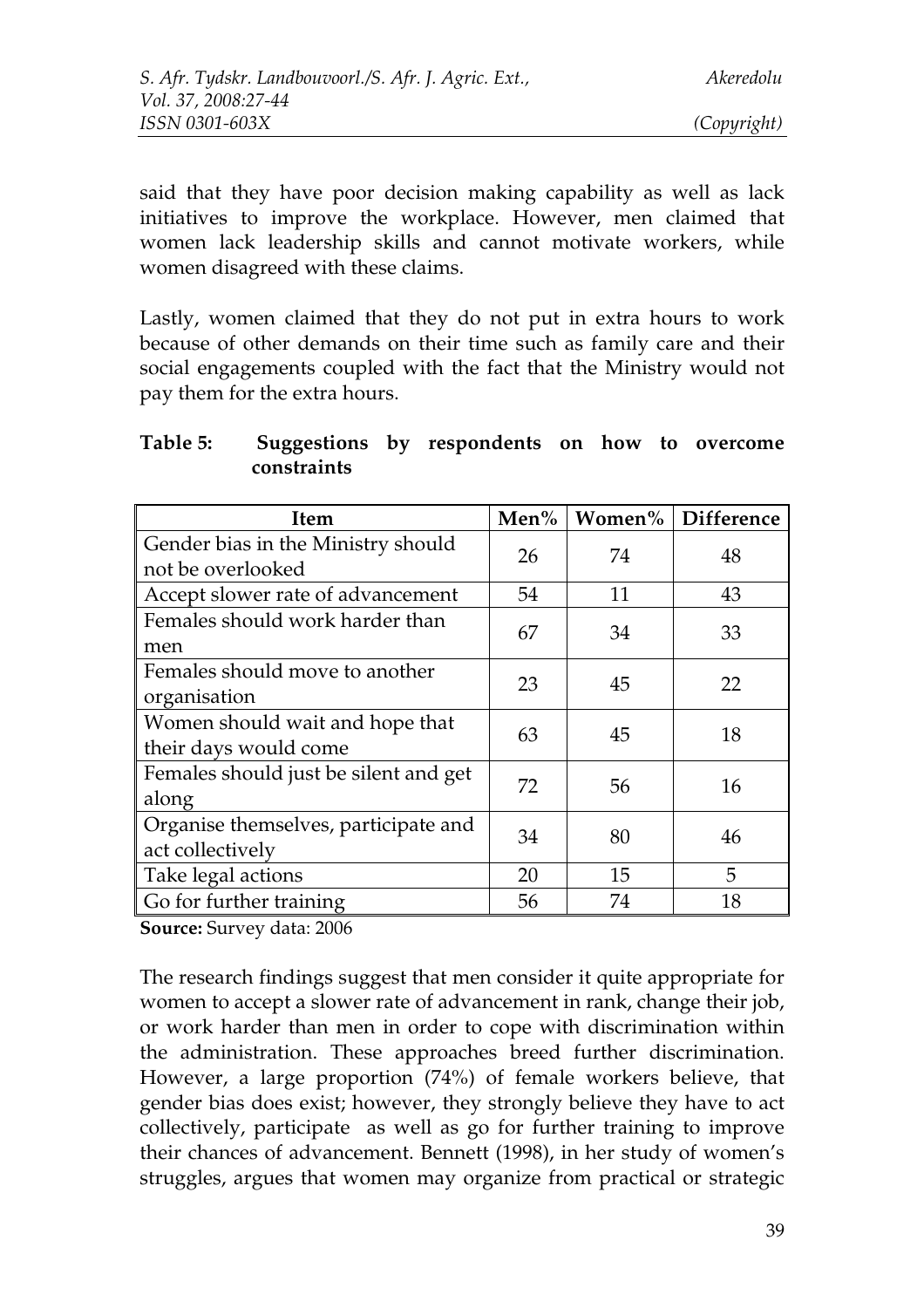gender interests depending on whether or not they link their problems to patriarchy and social class. Interestingly, Bennett allows for bridging these two types of gender interests by saying that "sometimes, women participate in protests or popular movements for practical gender interests, (and) their participation leads to an awareness of their strategic gender interests". Carver (1990) also aligns to this position, believing that being in contact with other active women may further develop women's gender consciousness.

The results of the study can be summarized as follows:

- By far the most important level of management for men was the middle management, with junior management the most important for women.
- Age within the sample was broadly distributed, but showed overrepresentation of ages above 40.
- Level of education was significantly different with the majority of the men respondents possessing first degrees and the majority of the women respondents holding only technical certificates.
- Female respondents within the organisation rated the leadership skills of women more positively when compared to their male counterparts.
- Female respondents perceived the Ministry of Agriculture in Mali is male-dominated and little is done for the advancement of women to help them fit into the organisational culture.
- Female respondents within the Ministry of Agriculture perceived that they make many positive contributions to the workplace, showing compassion and care in decision making, expressing willingness to go the extra mile, being sensitive in human relations issues, and offering fresh perspectives to organisational problems. However, men recognize these contributions to a significantly lesser extent.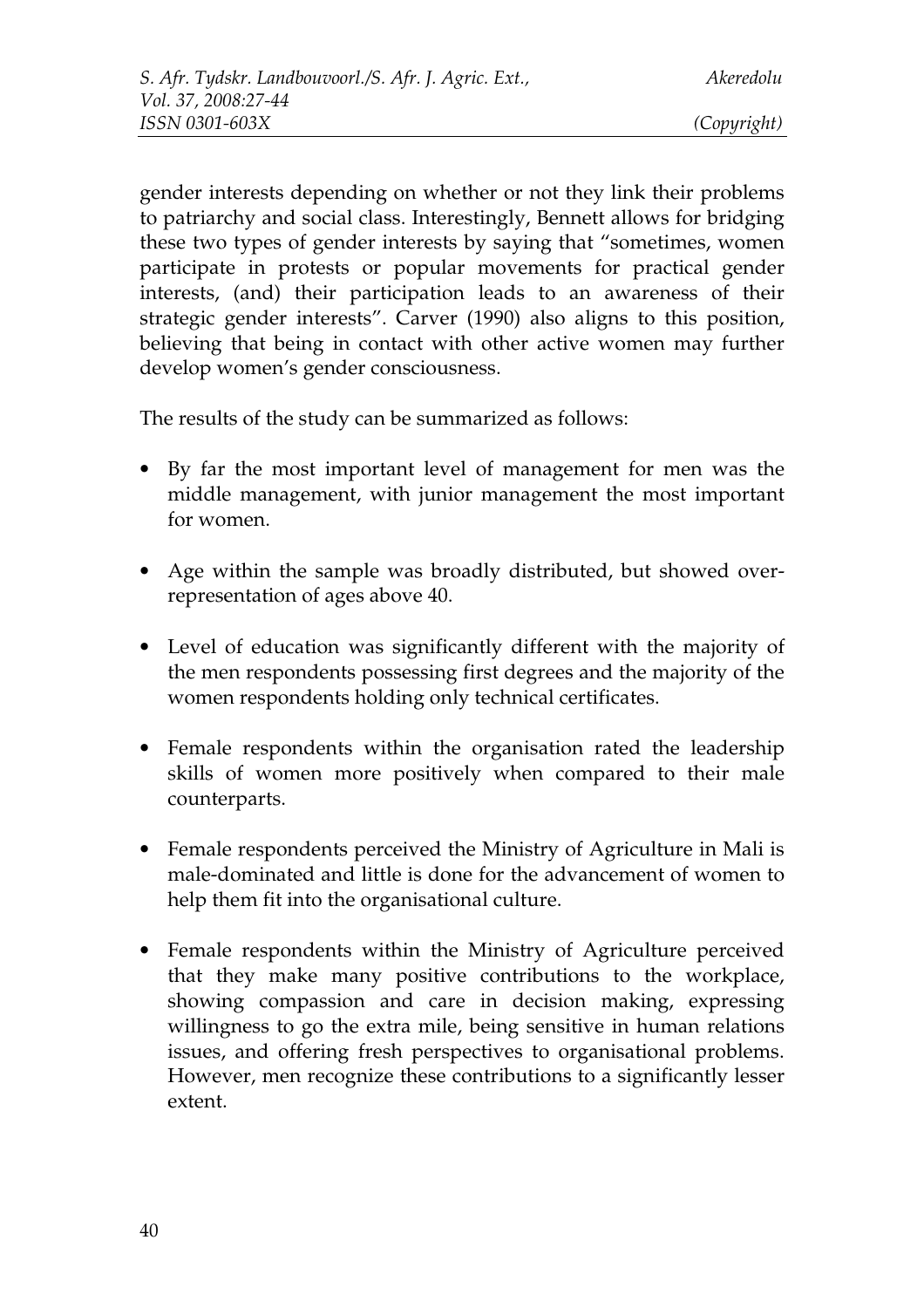- Female respondents claimed to be as committed to the organization as their male counterparts especially in terms of work hours. The male respondents denied this claim.
- Cultural elements such as beliefs within the Bambara culture that the place of the woman is the home and that a woman cannot lead where there are men, coupled with the Muslim religion, are issues that are negatively affecting the advancement of women in the Malian setting.
- Females' using legal means against accepting a slower rate of advancement to cope with gender-bias is not popular in Mali. Switching jobs, waiting and hoping that the situation will improve, accepting the situation as it is, and working harder than men are more acceptable approaches in dealing with the problem. A greater percentage of males than female workers believe in these approaches.

### **5. RECOMMENDATIONS**

Although women are accepted to work in the Ministry of Agriculture in Mali, barriers exist for their advancement to upper management positions. To reduce these barriers, significant changes in the attitudes of male and female leaders along with organizational and cultural changes are needed. Instead of waiting for others to change, based on the findings of this study, a few recommendations can be made to women who wish to advance into upper management positions. Some steps that women can take to improve their chances of career success include:

- Women should urge that men and the workforce in general be informed about studies that demonstrate the value of women's managerial styles.
- Women should participate in organizational politics, aligning themselves with the individuals believed to be the next leaders in the Ministry. They should be prepared to challenge an inhospitable organisational culture.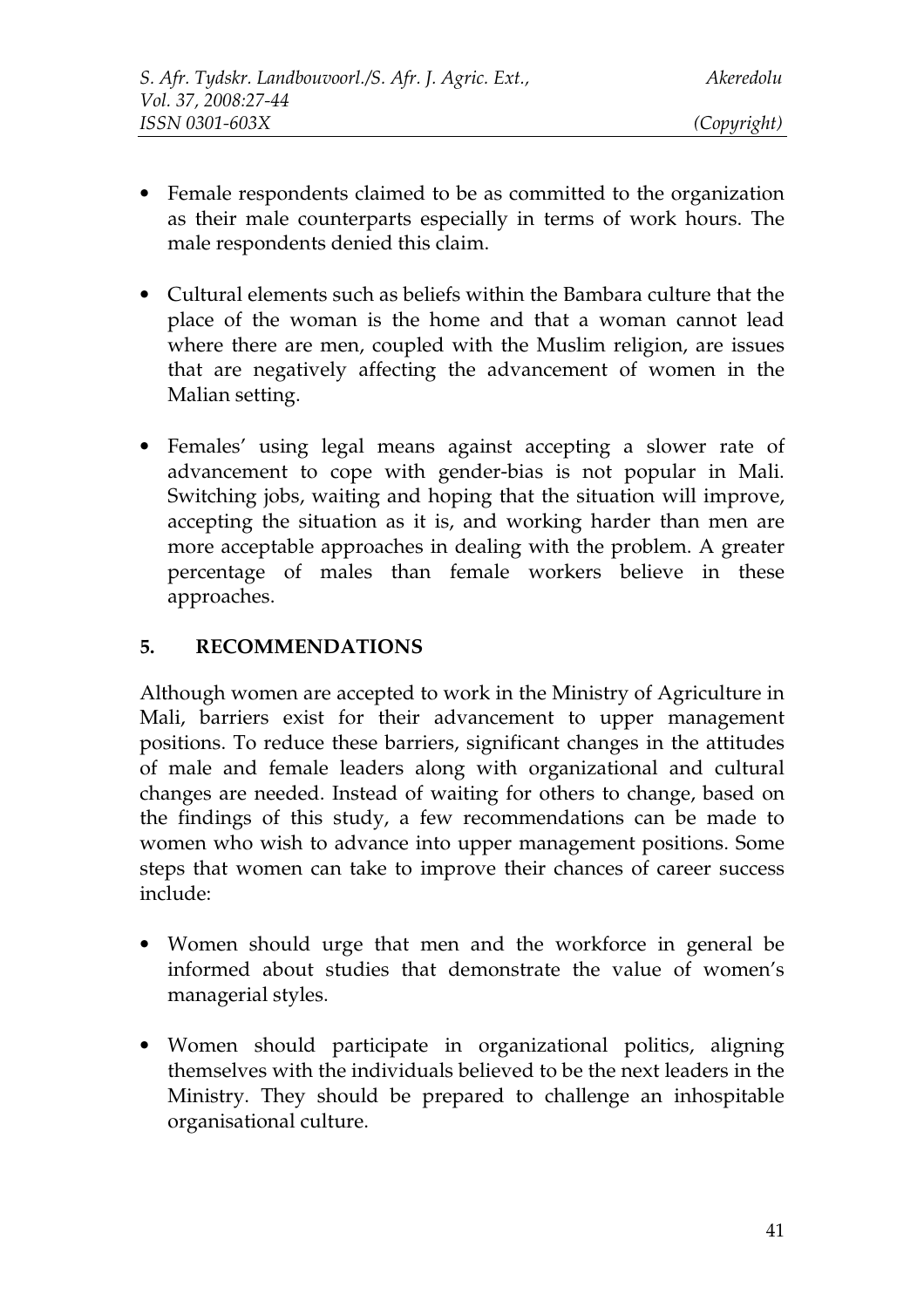- Men should be asked to attend workshops and training sessions that discuss how diversity in the workforce is conducive to greater creativity, better decisions, and ultimately greater productivity.
- Top management in the Ministry needs to understand the special traits that women bring to the workplace along with their special needs as employees—needs which should ultimately be regarded as societies' needs (e.g. maternity leave).
- The Ministry can assist females in their advancement by playing a proactive role in creating a more female-friendly culture that includes visible senior management commitment to gender issues, aggressive recruitment of women at all levels of management positions, greater exposure to women of the upper management activities, mentoring, work-site childcare facilities, monitoring their job satisfaction, broadening their experience via job rotation and professional development via training.

### **6. LESSONS LEARNT**

The study shows that both men and women have different traits and behaviour patterns and that these traits are helpful in creating an excellent work environment within the Ministry. It also shows that much needs to be done to sensitise society that women are also capable of handling leadership positions in Mali.

### **REFERENCES**

BAIRAGI, R. & CHOWDHURY, M.K., 1994. Effects of parental gender preference on fertility In Matlab: Women, children and health, edited by V. Fauveau. Dhaka: *The International Centre for Diarrhoeal Disease Research, Bangladesh*. Bangladesh. Population Studies 48:21-45.

BARRIG, M., 1994. The difficult equilibrium between bread and roses: Women's organizations and democracy in Peru. In Jane Jaquette (ed.), The *Women's Movement in Latin America. Participation and Democracy.* Boulder: Westview Press.

BENNETT, V., 1998. Based protests in Mexico. In: *Women's Participation in Mexican Political Life* edited by Victoria Rodriguez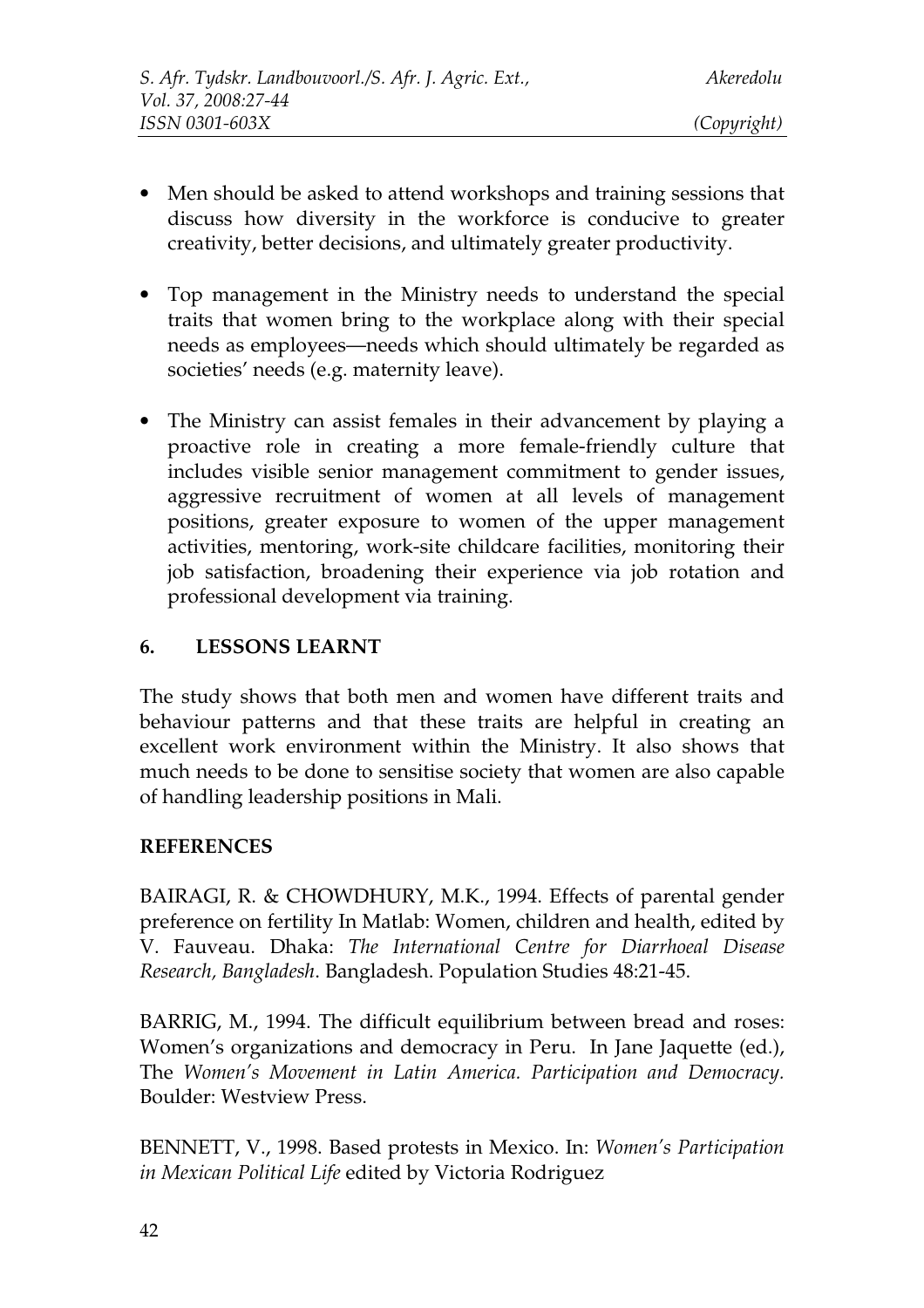CARVER, T., 1996. *Gender is not a synonym for women. gender and political theory: New contexts.bBoulder*: Lynne Rienner Publishers.

CHOWDHURY, A., 1995. Families in Bangladesh. *Journal of Comparative Family Studies,* 26:27-41.

CAIN, M., 1982. *Perspectives on family and fertility in developing countries*. Population Studies.

DAVIS, K. & BLAKE, J., 1956. Social structure and fertility: An analytic framework. *Economic Development and Cultural Change,* 4:211-235.

FONER, N. 1984. Ages in conflict: A cross-cultural perspective on inequality between old and young. New York: Columbia University Press.

GUPTA, A.K., KOSHAL, M. & KOSHAL, R.K., 1998. Women in management - A Malaysian perspective. *Women in Management Review,* 13:1:11-18.

GUPTA, A.K., KOSHAL, M. & KOSHAL, R.K., 1998. Women managers in India. *Equal Opportunities International,* 17(8):14-25.

HUNSAKER, J. & HUNSAKER, P., 1986. *Strategies and skills for managerial women*. SouthWestern Publishing; Cincinnati, OH.

KABEER, N., 1988. Subordination and struggle: Women in Bangladesh. *New Left Review*, 168:95-121.

LAU, S. & KUAN, H., 1998. T*he Ethos of the Hong Kong Chinese.* The Chinese University of Hong Kong, Hong Kong.

LEON, C.T. & HO, S.C., 1994. *The third identification of modern Chinese women: Women Managers in Hong Kong*. Chapter 3, Competitive Frontiers.

MDARN, 1994. *Point d'Execution du Programme d'Activites de al Promotion Feminine a la date 20 Octobre,1994*. Ministere du Developpement Rural et de l'Environnement, Direction Nationale de l'Agriculture,Coordination Nationale PNVA.